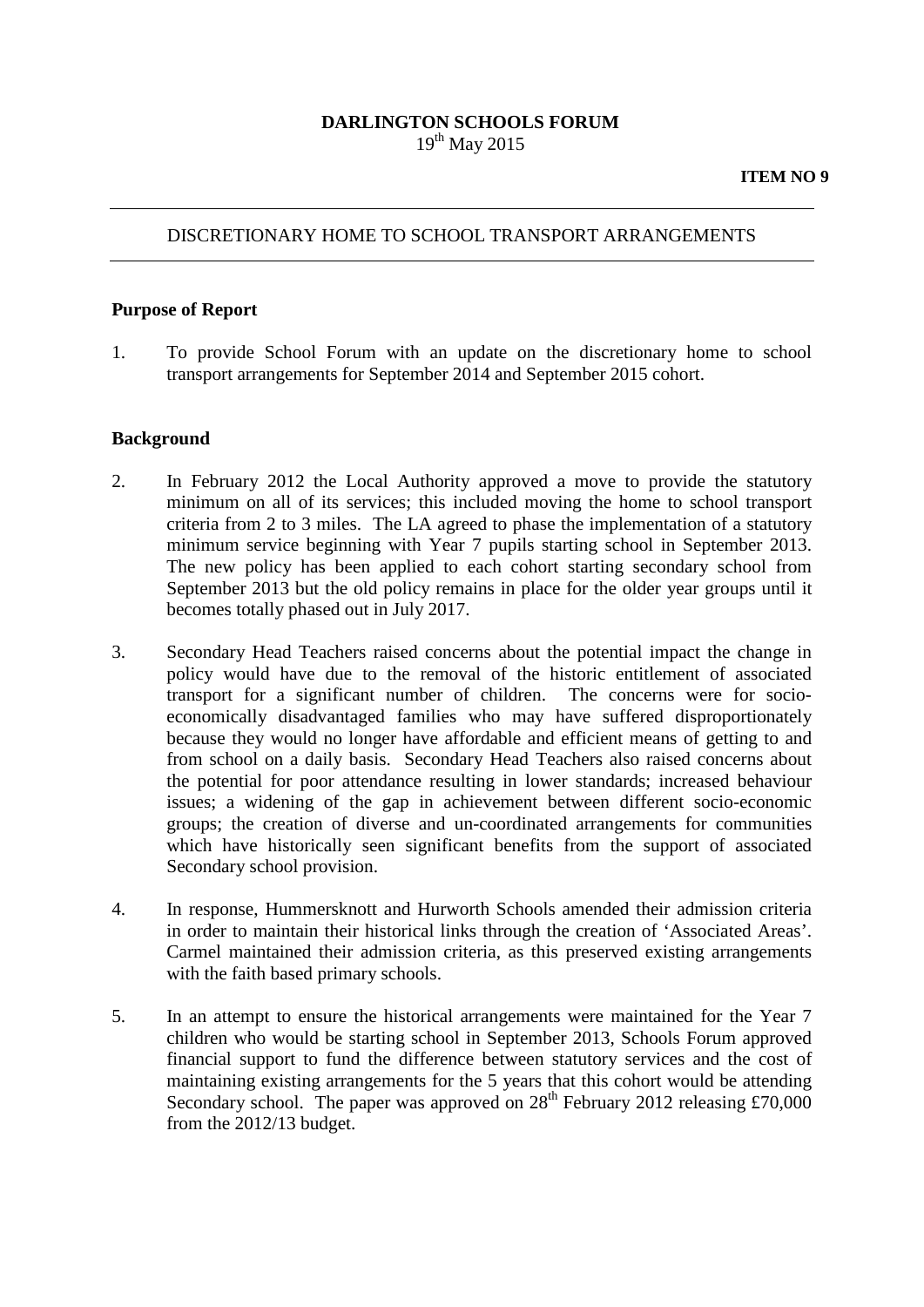- 6. At Schools Forum in March 2013 a further £70,000 was released from the 2013/14 budget to continue to support discretionary transport arrangements in Darlington. The commitment was provided for 5 years to ensure that the initial cohorts affected by the change in policy would be supported through their time in secondary school.
- 7. A third paper, presented on  $2<sup>nd</sup>$  July 2013 provided Schools Forum with the opportunity to review the previous discussions and agree the following resolutions moving forward:
	- That approval be given to the release of an additional  $\text{\pounds}70,000$  per year to support the continuation of existing transport arrangements for the cohort of children starting secondary school in September 2014. (This would mean the annual deduction for transport provision would be £140,000 for a period of five years).
	- That Secondary Head Teachers be encouraged to implement a charging policy to recoup costs from parents, enabling the existing transport arrangements to continue year on year, given the provision that the total costs to Schools Forum does not exceed £150,000 per financial year.
	- That a cross-phase group be established to further consider this issue and report back to the Forum next year.
	- That the Chair, in consultation with the Head of School and Pupil Support Services, draw up Terms of Reference for the cross-phase group referred to above and that this be circulated to members of the Schools Forum when seeking nominations for the group.

# **Progress and Development**

# Working Group

- 8. A working group was established during the autumn term of 2013. The group initially met three times to discuss the scope of the group and to report back on progress, define timescales, review current provision and monitor against the specific resolutions made by Schools Forum. The group consisted of 3 secondary school reps, 3 primary school reps and 3 Local Authority reps.
- 9. The group has continued to meet at least once a term, sometimes more regularly if specific discussion dictates. Since September 2014 the group has predominantly consisted of LA and Secondary school representatives as the discussion became quite detailed and school/pupil specific.
- 10. From September 2015 onwards, it is felt to be important to ensure Primary Schools are once again represented on the working group and this paper recommends that nominations are sought before this end of the current summer term.

# Charging Policy

11. Following discussions through the working group and with agreement from all secondary schools in Darlington, a commitment was given to continue to provide nonstatutory places on existing routes to parent/carers of secondary age children, as long as a cost was introduced for this provision.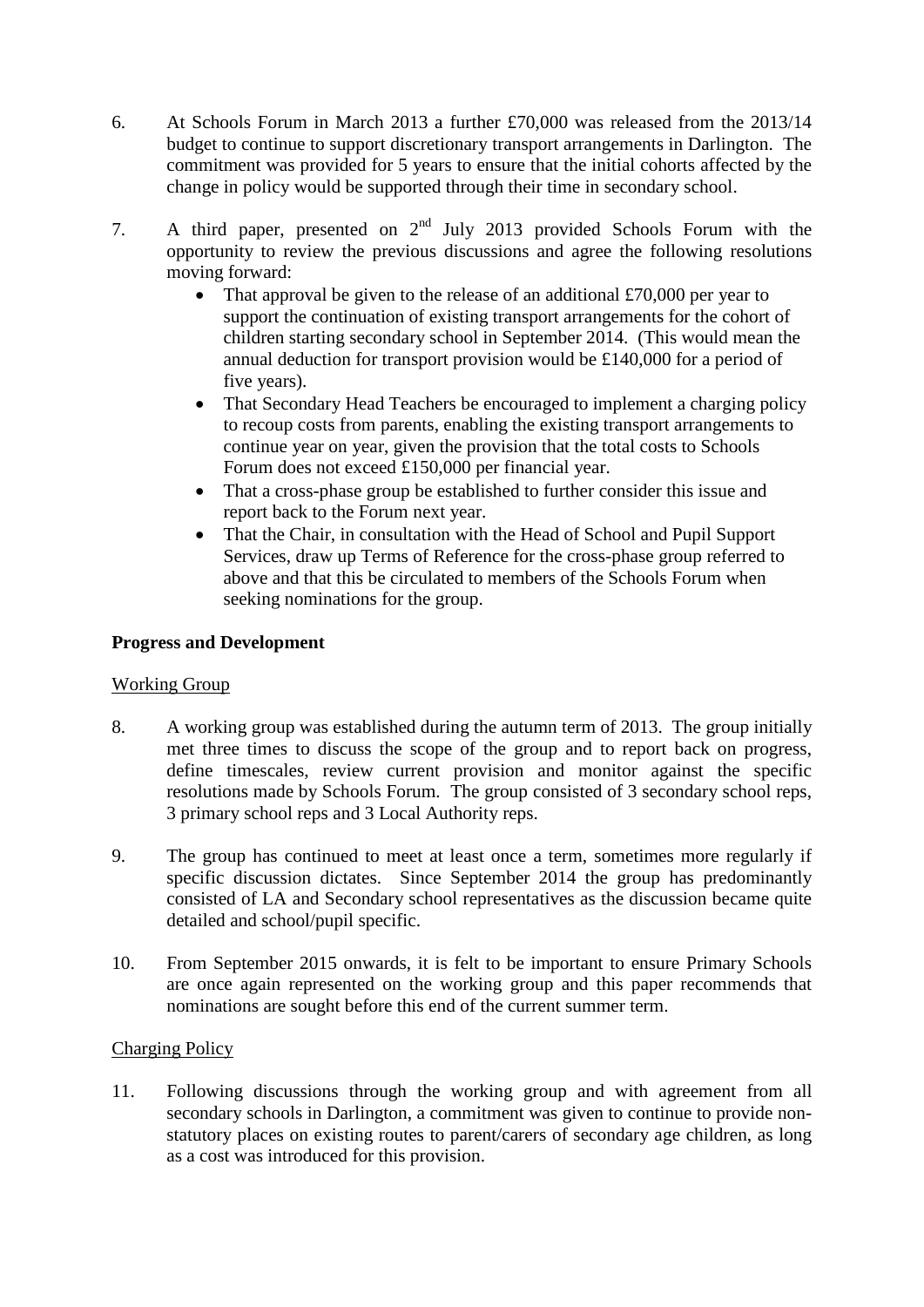- 12. Since September 2014, parent/carers who are not entitled to 'free' transport can apply for a fare paying place on an existing school coach, where there is availability. The spaces are limited and there is no guarantee that every child who applies will be allocated a place.
- 13. During its first year of operation (Sept 2014 July 2015) the cost to parents has been charged at £1.50 per day. The working group established the basis of the charging policy including terms and conditions for parents and each school is responsible for collecting the money from parents and returning this payment to the LA. The charge of £1.50 per day is not representative of the total costs of providing the services but it was felt to be a reasonable charge for parents to pay upon the introduction of a charging policy would assist to recoup some funding towards the overall costs.
- 14. Based on the total cost of each individual route the LA identifies those children who are entitled to a 'free' place because they statutorily entitled and deducts this amount from the overall cost of the route. The LA then calculates the amount of income the school should accrue from parental charges; this is invoiced direct to the school. Any remaining shortfall in income is currently charged to the top-sliced funding from the Schools Forum pot.
- 15. For the period beginning September 2014 to end of March 2015 (Year 7 and 8 pupils) the following breakdown applies for the discretionary home to school transport arrangements:

Total pupil cost - £115,451.68 Total cost to Parents - £39,444.01 (34%) Total cost to School forum  $-$  £76,007.67 (66%)

- 16. Of the funding that has been allocated for school transport £67,000 has been given back to the DSG pot for school funding.
- 17. A review of the charging policy was undertaken with the working group between January and March 2015. The outcome of this review has been to improve communications to parents, to provide greater clarity around the eligibility criteria, to provide more accurate information to each school and to define a clear application process. A copy of the revised policy for discretionary transport arrangements is attached at Appendix A.
- 18. The most significant outcome of the review undertaken by the working group was the decision to increase the costs to parents to £1.75 per day from September 2015. This daily cost remains slightly below the cost of a daily bus ticket from Arriva and although a 25p increase is high, this was felt to be necessary to ensure sufficient income is generated to support the continuation of discretionary transport arrangements. This is particularly important because the current agreement for School Forum funding will come to an end in 2017/18 and the balance of school/parent contribution needs to be sustainable to continue to provide a transport service.
- 19. The application process for children wishing to be considered for discretionary transport is currently open to parents. Once the closing date has been reached the LA will be calculating the potential costs to parents, schools and Schools Forum for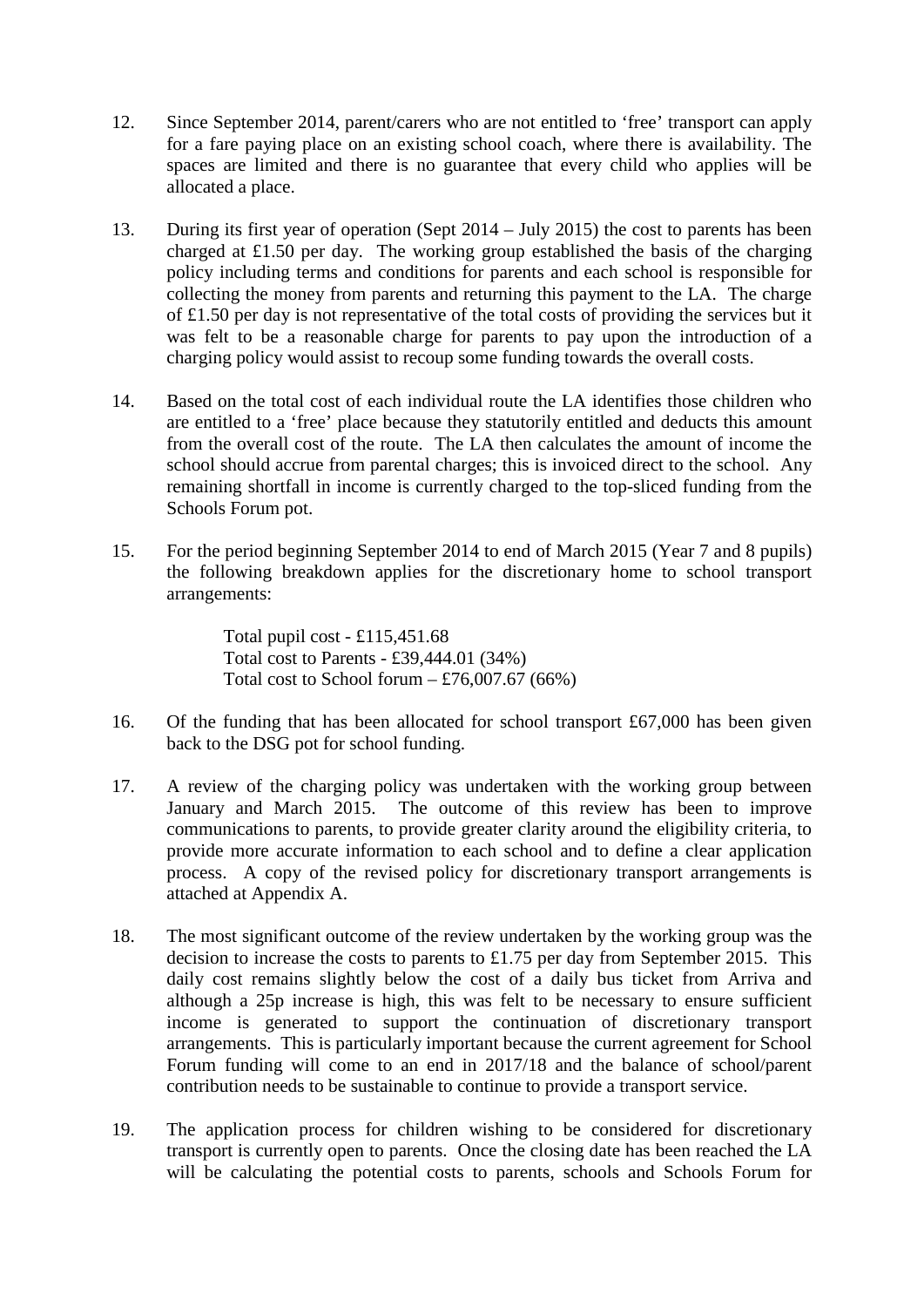September 2015 onwards. This information will be shared with the working group as soon as it becomes available.

20. Following this second year of operating a charging policy, the LA will have more confidence in the process, the potential number of applicants and the potential costs to Schools Forum over the coming years. It is the intention of the LA to provide an update report to Schools Forum members at the November 2015 meeting which will provide forecast figures and more detailed financial information.

#### Contract re-tendering process

- 21. All contracts for the provision of home to school transport (statutory and discretionary) have been part of a Framework agreement between Darlington Borough Council and individual contract providers. The Framework was established prior to discussions about changes in policy and operationally it has presented some difficulties in achieving best value or flexibility in service options.
- 22. The LA has been heavily engaged in reviewing the current framework agreement and developing a new contract model which will be implemented during the second half of 2015. It is envisaged that the new tendering model will allow a greater flexibility when procuring individual routes so that best value can be achieved and the overall cost of transport provision can be reduced.
- 23. All contracts will still be provided through the contract agreements with DBC and any savings associated with discretionary routes will be passed directly through to the schools e.g. DBC will only recoup the actual costs of the service.
- 24. The re-tendering process is still underway at the time of this report and therefore the impact of the changes and levels of actual savings are not yet known. Further information will be provided to the working group on an on-going basis.

### Sustainable Options

- 25. It has always been the intention of the working group to consider and develop sustainable options to enable the continued delivery of a discretionary transport arrangement, however, reduced capacity and a lack of experience in developing sustainable transport options has limited the amount of work that has been undertaken to date.
- 26. From 1<sup>st</sup> April 2015 the LA has commissioned the services of Paul Robson, via Hartlepool Borough Council, to support with this specific area of work. Paul is currently the Managing Director of PKR Associates Ltd but he has gained his experience of transport services from working within a Local Authority setting for a period of 21 years. Paul also provides experience and knowledge from his role as the North East Regional Chair for the Association of Transport Coordinating Officers (ATCO) which is a national body bringing together local authority officers whose work involves responsibilities for passenger transport.
- 27. Before the end of the summer term Paul will meet with the working group to scope his involvement and areas for development. Paul will undertake research and present